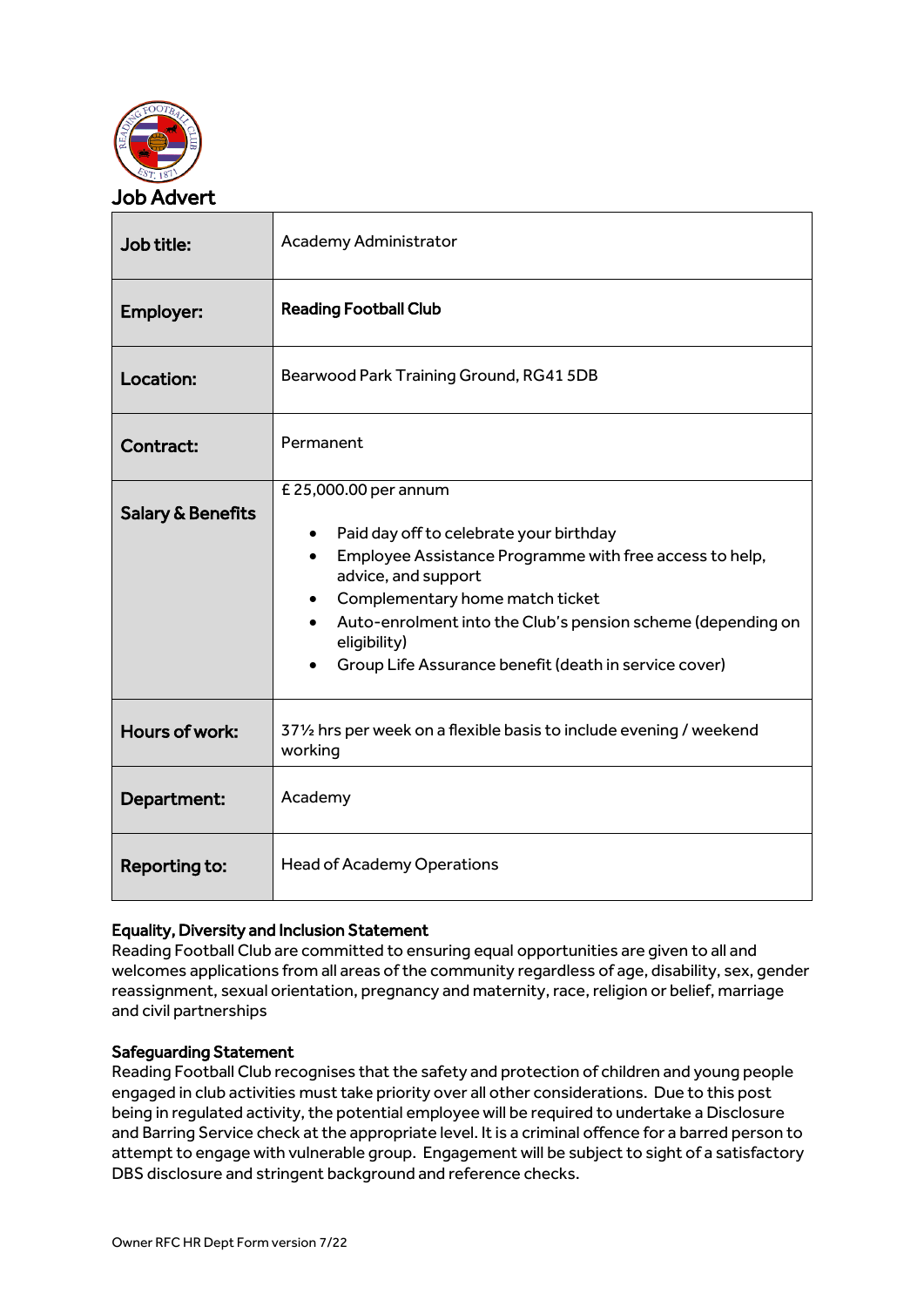## Job purpose To be responsible for providing administration support to the Academy Department To managing the administration needs of the Senior Academy Management Staff To manage the registration process for all Pre-Academy to U15 and associated trialists To manage the match day administration for the Pre-Academy to U15 To liaising with the Football Club Secretary on all Academy Players registration matters **Accountabilities** To be the key point of contact for Academy Coaches, Players and parents, assisting the Academy Manager, Facilities Manager and the ground staff personnel in ensuring the smooth operation of the Pre-Academy to U15 Games Programme. To collate all Scout and Visitor lists for games as required To liaise with opposition Clubs to confirm arrangements for both home and away fixtures for the Pre-Academy to U15 both over the phone and in writing. To liaise with the Premier League and English Football League regarding arrangements of the Pre-Academy to U15 fixtures and update during the season To liaise with the RFC Match day Coordinator on Pre-Academy to U15 Home and Away fixtures. To distribute match logistic sheets/ documents internally to staff To liaise with County F.A. to confirm appointment of match officials to Pre-Academy to U15 home fixtures, both over the phone and in writing To deal with transport arrangements for away fixtures for the Pre-Academy to U15 To complete all pre and post match administration for home and away fixtures relating to the Pre-Academy to U15. To administer all registrations relating to the Pre-Academy to U15 players To be responsible for the administration of the retain/ release process of all players in the Pre-Academy to U15 To maintain the PMA system for the Pre-Academy to U15 player inclusion onto the system. To attend Pre-Academy to U15 MDT meetings taking and distributing the minutes To be responsible for the administration of additional Pre-Academy to U15 matches during pre-season, Christmas and Easter.  $\bullet$  To be responsible for the administration relating to any academy tours or trips as required To manage the Academy on-line schedule for the Pre-Academy to U15, ensuring that all the match arrangements are updated in a timely fashion. To liaise with the International Football Associations to confirm any Pre-Academy to U15 International Call- ups To assist with the booking of any facilities or meeting rooms that may be required by Academy Staff To liaise with the Pre-Academy to U15 coaches to ensure that the Academy calendar is up to date with all associated activities To demonstrate consistent high levels of Customer service and build excellent working links with fellow colleagues and your counterparts at other clubs, The Football Association, The Premier League and The English Football League. To undertake any additional duties as required from time to time by the Football Club Secretary and Academy Manager To adhere to a strict code of confidentiality in respect of any information relating to Reading Football Club and its operation

There is an expectation that you will undertake adhoc work on an exceptional basis or provide relevant cover for other team tasks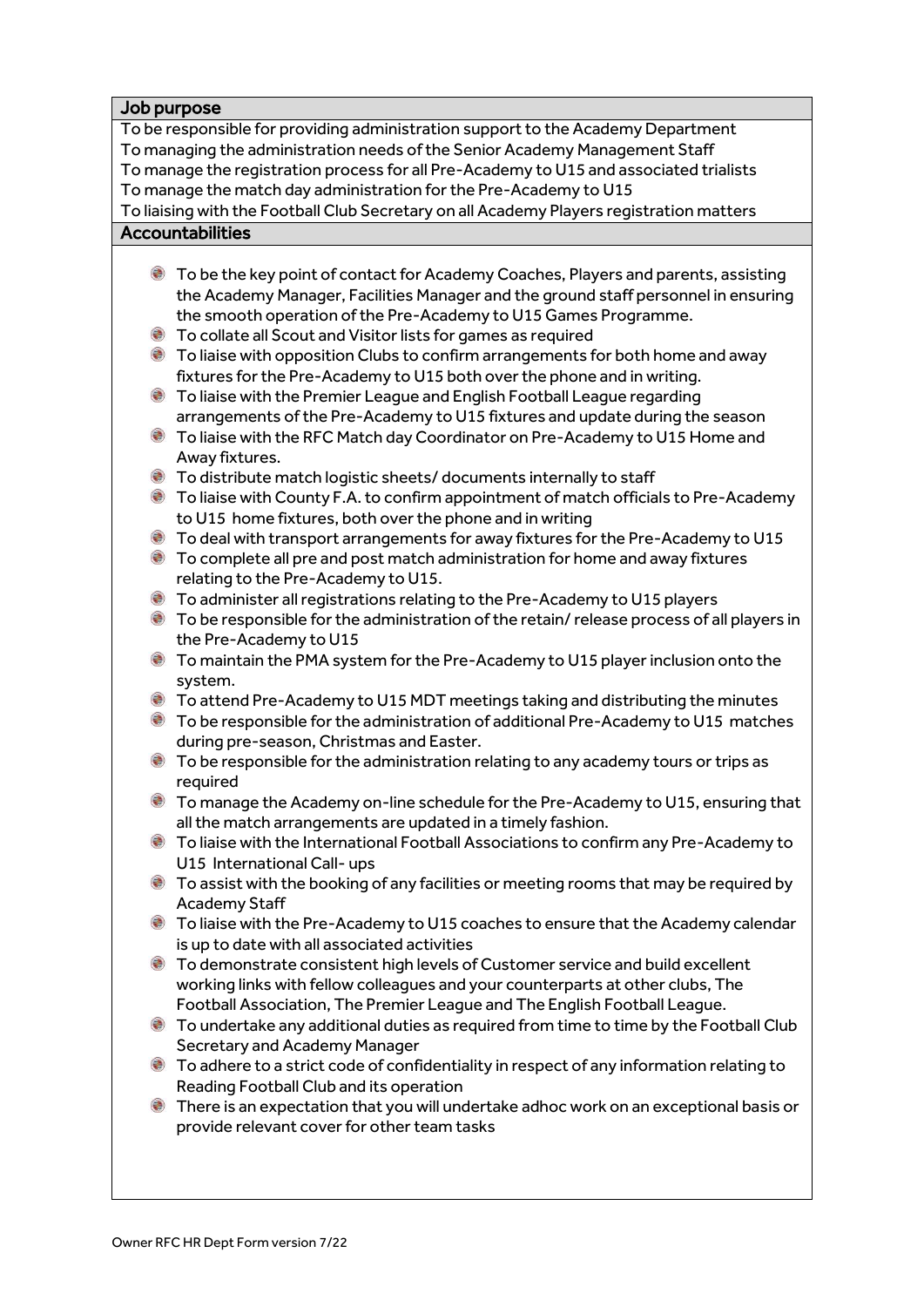| <b>Behaviours &amp; Attitude</b>                                                                                                                                                                                                                                                                                                                                                                                |                                                                                                                                                                                                 |  |  |  |
|-----------------------------------------------------------------------------------------------------------------------------------------------------------------------------------------------------------------------------------------------------------------------------------------------------------------------------------------------------------------------------------------------------------------|-------------------------------------------------------------------------------------------------------------------------------------------------------------------------------------------------|--|--|--|
| $\bullet$<br>To be a role model for all club values and ways of working - "walk the talk"<br><sup>3</sup> To exude a can-do attitude (best of Reading Football Club)<br><b>C</b> To be flexibler and agile, always ready to adapt if things don't go to plan<br><b>C</b> To be an ambassador for Reading Football Club<br>To act in a manner that supports the Club's Vision & Values at all times<br>$\bullet$ |                                                                                                                                                                                                 |  |  |  |
|                                                                                                                                                                                                                                                                                                                                                                                                                 | <b>Key Performance Indicator</b>                                                                                                                                                                |  |  |  |
|                                                                                                                                                                                                                                                                                                                                                                                                                 | <b>E</b> Provide all administrative arrangements to stage the annual Pre-Academy to U15<br>Induction evenings, including the distribution and collection of new season personnel<br>information |  |  |  |
|                                                                                                                                                                                                                                                                                                                                                                                                                 | <b>Example 2</b> Liaison with international Football associations to confirm Pre-Academy to U15<br>international call ups                                                                       |  |  |  |
|                                                                                                                                                                                                                                                                                                                                                                                                                 | Manage the Academy on line schedule for the Pre-Academy to U15 fixtures, ensuring<br>that all match arrangements are updated in a timely fashion                                                |  |  |  |
|                                                                                                                                                                                                                                                                                                                                                                                                                 | Assist with the booking of any facility or meeting that may be required by Academy<br><b>Staff</b>                                                                                              |  |  |  |
|                                                                                                                                                                                                                                                                                                                                                                                                                 | Liaise with the Pre-Academy to U15 coaches to ensure that the academy calendar is<br>up to date will all associated activities                                                                  |  |  |  |
|                                                                                                                                                                                                                                                                                                                                                                                                                 | <sup>3</sup> To respond to all enquires within Reading Football Club Charter guidelines                                                                                                         |  |  |  |
|                                                                                                                                                                                                                                                                                                                                                                                                                 | $\bullet$ To adhere to a strict code of confidentiality in respect of any information relating to<br>Reading Football Club and its operation                                                    |  |  |  |
|                                                                                                                                                                                                                                                                                                                                                                                                                 | <b>C</b> To be presentable at all times when working and demonstrate that you can represent<br>the face of the club in the manner expected                                                      |  |  |  |
| $\bullet$                                                                                                                                                                                                                                                                                                                                                                                                       | To maintain Reading Football Club's Safeguarding (Child Protection), Health, Safety<br>and Equal Opportunity procedures and practice                                                            |  |  |  |
|                                                                                                                                                                                                                                                                                                                                                                                                                 |                                                                                                                                                                                                 |  |  |  |

|                       | <b>Essential</b>                                                                   | <b>Desirable</b>                                                                   |
|-----------------------|------------------------------------------------------------------------------------|------------------------------------------------------------------------------------|
| <b>Qualifications</b> | NVQ or Apprenticeship in<br>$\bullet$<br><b>Business Administration</b><br>Level 2 | NVQ or Apprenticeship in<br>$\bullet$<br><b>Business Administration</b><br>Level 3 |
| <b>Experience</b>     | 2 years experience in a fast<br>$\bullet$<br>passed environment                    |                                                                                    |

## Person specification